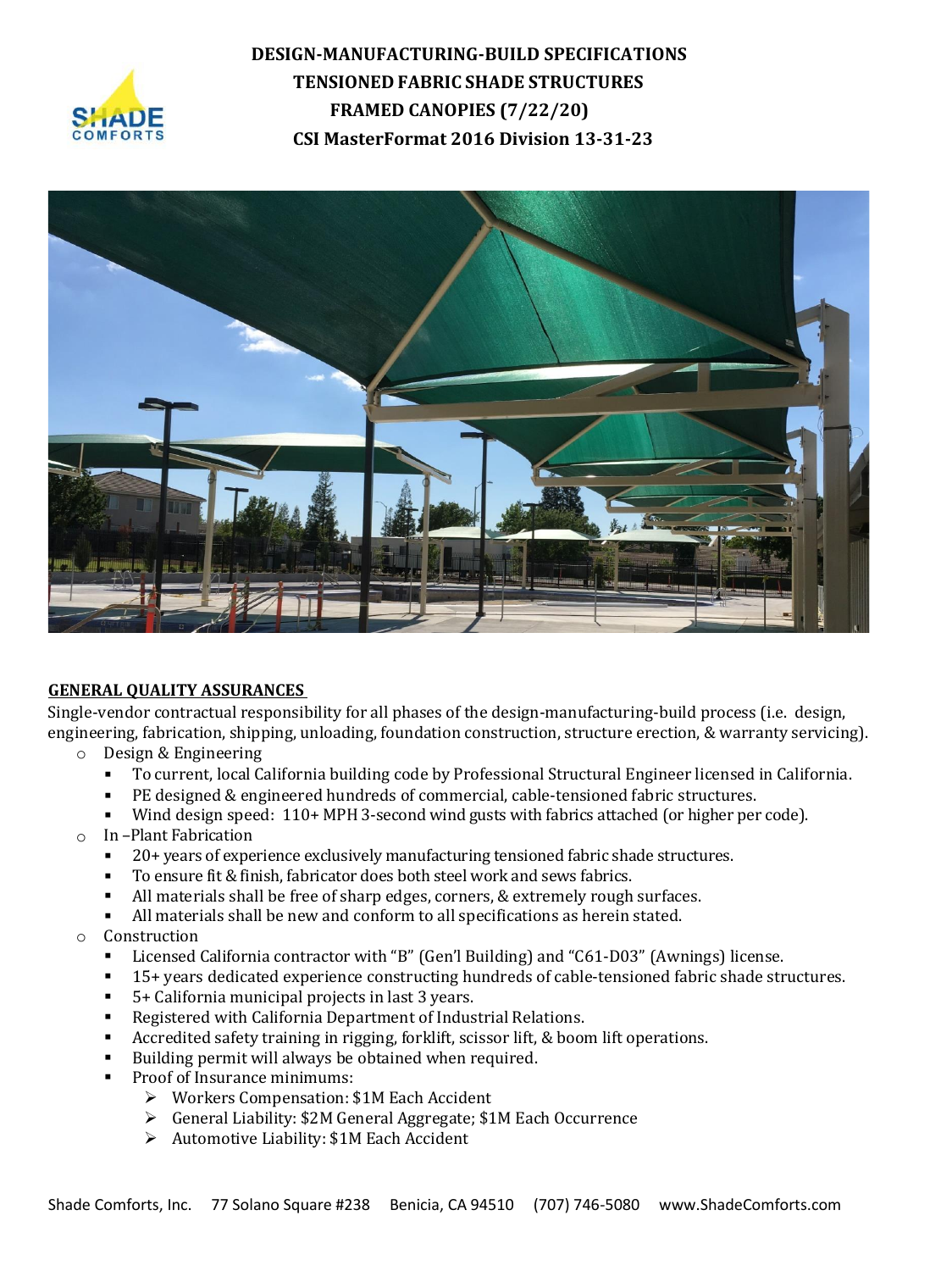

# 1.0 **MATERIALS**

# **1.1 FABRIC**

- A. High density polyethylene (HDPE) fabric shall be Alnet Extra Block shade cloth or approved equal
	- o Weighs 9.6 ounces per square yard for durability (ASTM 3776)
		- Fabric strength: Monofilament & tape construction
		- Tensile Strength (ASTM D 5034) Warp: 278 lbf/ft.; Weft: 340 lbf/ft.
		- Tear Strength (ASTM D 2261) Warp: 33lb; Weft: 36 lb
		- Elongation at Break: (ASTM D 4595-87) Warp: 71%; Weft: 74%
		- Burst Strength (ASTM 3787 Ball) 363 lb
		- Burst Strength (ASTM 3786 Mullen) 460 psi
	- o UV stabilized for protection
	- o UVR% blocked: 93-98% (color dependent) UV Protection Factor: 13-33 (color dependent)
	- o Shade Factor (visual light): 79-98% (color dependent)
	- $\circ$  Stentored to maintain shape under tension and minimize sag
	- o Rachel-knitted to prevent unraveling if cut
	- o Temperature stability: -13 to 176 degrees F
	- $\circ$  10 year warranty
- B. Alnet Extra Block fire resistance approvals
	- o California State Fire Marshal Section 13115 Registration # F-94501
	- o NFPA 701-99 (Test Method 2)
	- o ASTM E-84

## **1.2 THREAD**

- A. Shall be Gore Tenara high density; high strength and low shrinkage
- B. Shall be abrasion resistant and immune to UV radiation
- C. Shall be unaffected by non-hydrocarbon based cleaning agents, acid rain, mildew, rot, chlorine, saltwater, and industrial pollution.
- D. Shall be warranted for six (6) years

## **1.3 CARBON STRUCTURAL STEEL**

- A. All fabricated steel shall conform to approved shop drawings and calculations.
- B. All carbon structural steel shall be ASTM A500 or A513 (except steel pipe columns, which shall be ASTM A-53 Grade B, unless otherwise noted). Plate steel shall conform to A36 Grade B.

## **1.4 TENSIONING CABLE & HARDWARE**

- A. 7x19 galvanized steel cable shall conform to ASTM A-603.
- B. Cable diameter determined by calculated engineering load
	- $\circ$   $\frac{1}{4}$ " diameter for small-to-medium loads; 3/8" diameter for heavy loads
- C. Cable connectors & shackles shall be stainless steel or hot dipped galvanized.
- D. Machine bolts shall conform to ASTM A-307 unless otherwise noted.

## **1.5 ANCHOR BOLTS**

- A. Anchor bolts set in new concrete shall be A36 threaded rod, ASTM A-325, or A-307.
- B. All anchor bolts shall be hot dipped galvanized.
- -
- 
-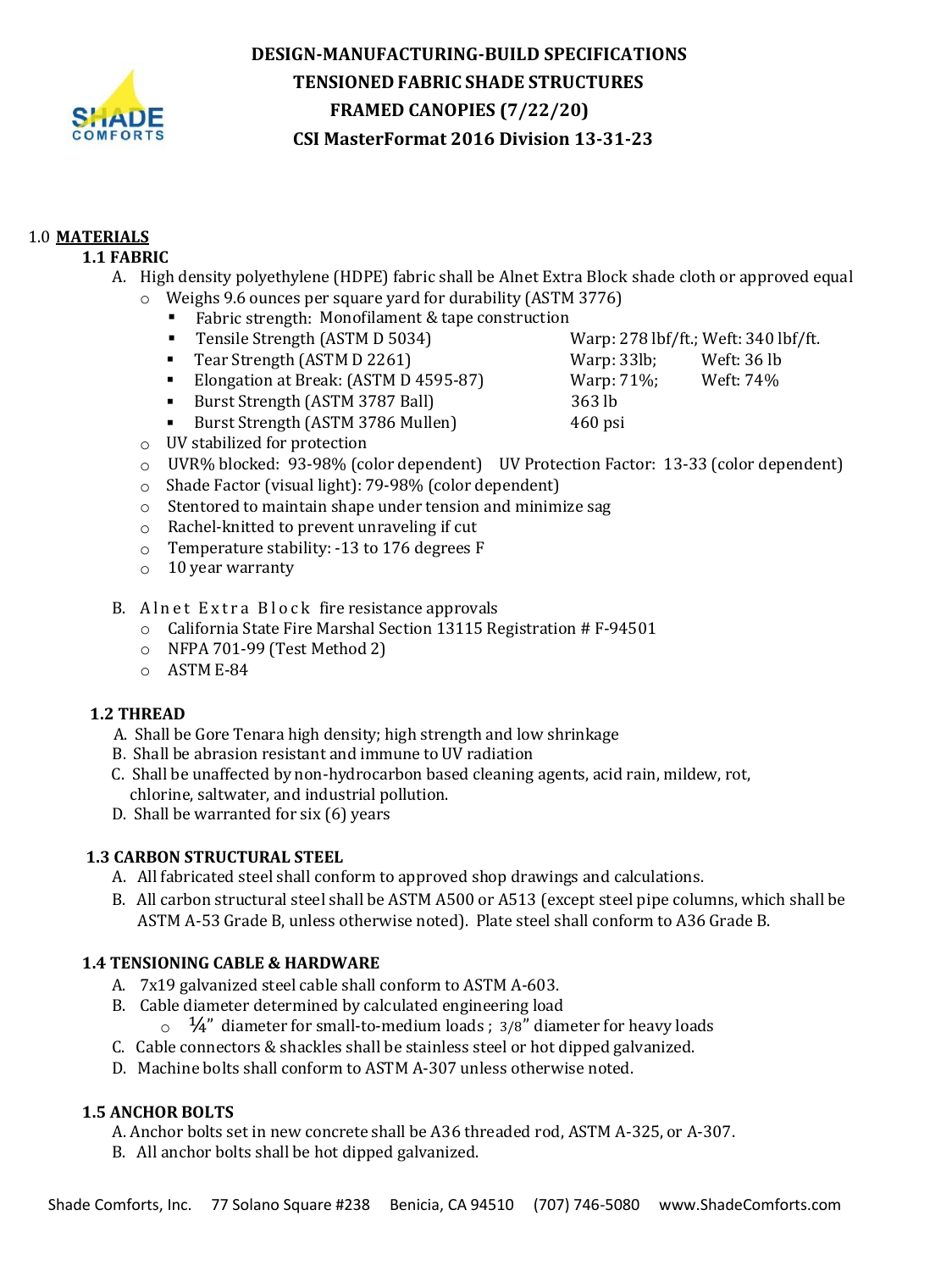

### **1.6 FOOTING REINFORCEMENT**

- A. All reinforcement shall conform to ASTM A-615 grade 60.
- B. All reinforcing steel shall conform to approved shop drawings and calculations.

### **2.0 PROCESSES**

### **2.1 WELDING**

- A. All shop welds shall comply with the latest edition of the American Welding Society Specifications.
- B. Welding procedures shall comply with the AWS D1.1-AWS Structural Welding Code-Steel.
- C. All welds to be performed bya certifiedwelder.
- D. All welds shall be continuouswhere length is not given, unless otherwise noted on drawings.
- E. All welds shall develop the full strength of the weaker member.
- F. All welds shall be made using E70xx electrodes; gas metal welds using ER 70S3 wire.
- G. Shop connections shall be welded unless noted otherwise.
- H. All fillet welds shall be a minimum of 3/16" unless otherwise noted.
- I. All steel shall be welded shut at terminations to prevent leakage.
- J. Field –welded connections are not acceptable.
- K. Field connections shall be indicated on the drawings.

### **2.2 CORROSION PROTECTION**

- A. Columns, plates, and pipe framing to be sandblasted, contaminates removed, and coated with zincrich primer prior to powder coating with TGIC polyester powder topcoat (min. thickness =2.5 mils).
- B. Powder coating shall meet ASTM D2794, B3363, B2247, & B117 standards.

#### **2.3 SEWING**

- A. On-site sewing of fabric will not be accepted.
- B. C orners shall be reinforced with extra non-tear material & strap.
- C. P erimeters containing cables shall be double row lock stitched.

#### **2.4 FOOTING CONSTRUCTION**

- A. Footings shall conform to approved engineering specifications.
- B. Reinforcement fabricated & placed to latest ACI manuals ("Detailing" & "Standard Practice").
- C. Concrete work shall conform to latest edition of American Concrete Building Code ACI 318.
- D. Concrete specifications shall conform to approved engineering specifications.
- E. 28 Days Strength F'c = 2500 psi or 3000 psi per approved engineering specifications.
- F. Contractor shall not pour concrete when daily ambient temperature is below 55 degrees F.

#### **2.5 STRUCTURE ERECTION**

- A. Erect structures & hardware in compliance with fabricators' instructions.
- B. Securely fasten all parts to be attached.
- C. Ensure all parts interact freely & smoothly without binding.
- D. Install shade structure in a timely manner & coordinate with the work of other trades.